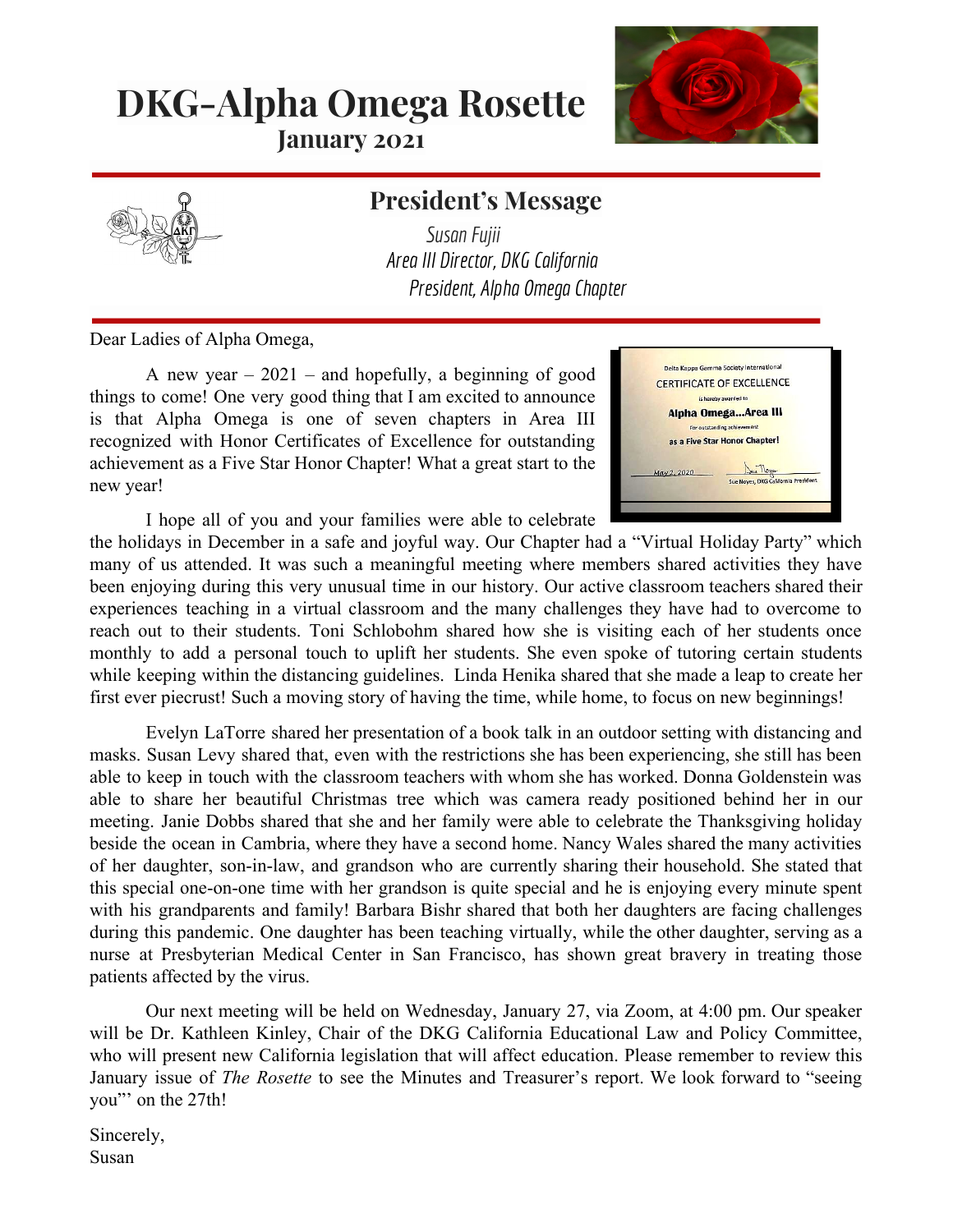

### **Alpha Omega Members' Corner**

*Virginia Williamson*

### **Celebrating Nancy Hansen's 55 Years!**



Nancy Hansen is a reserve member of Alpha Omega, DKG California, who is celebrating a 55 year anniversary with DKG this year!! She joined DKG in 1966 while working at the HUSD Office in Hayward. Her friend and coworker, Esther Coleman, was already a member and encouraged Nancy to join our chapter. She has great memories of her membership and has made many lasting friendships among the teachers in our society.

Nancy provided some information regarding her teaching career spanning 35 years before her retirement some 30 years ago. Her teaching career included teaching grades three, four, and five at Gansberger, Schaefer Park, Glassbrook, and East Avenue Elementary Schools. Nancy then went on to serve as a vice-principal. Post retirement, Nancy provided GATE testing at the Hayward District Office for some ten years. Nancy mentioned that she is a close friend of Cathy Crossman, a first grade teacher, who recently retired from Stonebrae Elementary. She shared that Cathy's mother and she were great friends. Cathy, along with her mother, were members of DKG, with Cathy's mother taking a leadership role in our chapter many years ago. Nancy also mentioned that she and Cathy student-taught together and enjoyed their teaching experience.

Nancy relocated to Lodi from the beautiful community of Escalon some years ago. She treasures the teaching experiences she had in Escalon, as well as those she had in Hayward. In fact, she offered that she still remains in contact with many of the students she taught over the years, as well as their families. Quite a legacy Nancy! Congratulations! We are so proud to celebrate this very special anniversary!

*Susan Fujii*

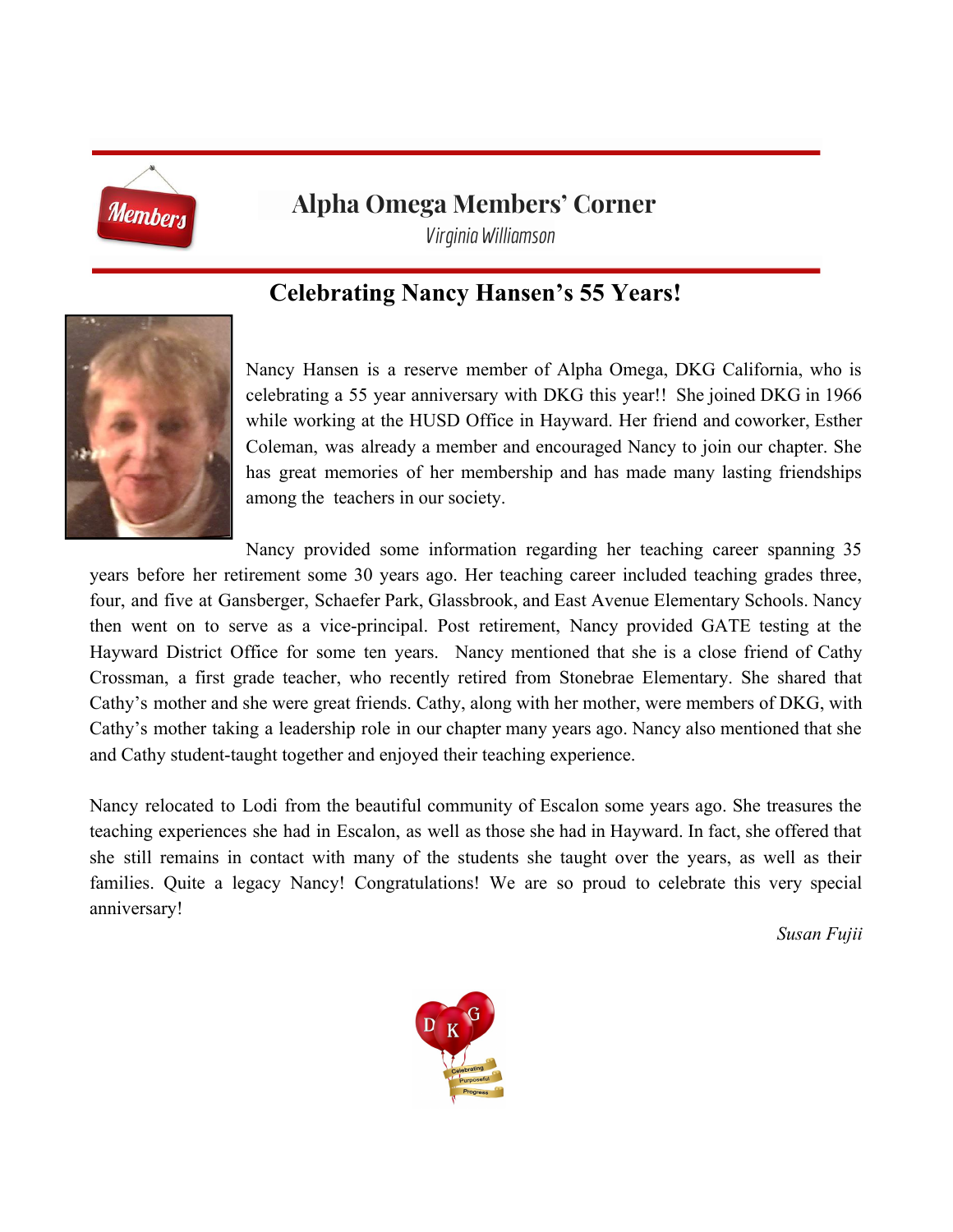### **Alpha Omega Chapter, Delta Kappa Gamma**



*Linda Henika, RecordingSecretary*

**November 18, 2020**

The meeting was called to order by Susan Fujii, President, at 4:08 pm.

Present: Susan Fujii, Janie Dobbs, Donna Goldenstein, Linda Henika, Virginia Williamson, Susan Levy, Evelyn LaTorre, Bonnie Hansen, Nancy Wales, Nancy Wolf, Jeanne Lycett, Donna Morris, Jen Gonsalves, Marilyn Baker-Madsen

**GUESTS:** Yvette Franklin, retired HUSD teacher and author; Daphne Cagle, DKG CA membership committee

**WELCOME:** Susan welcomed our guests and gave us a preview to Evelyn's presentation.

#### **BUSINESS:**

- A. Approval of Minutes October 28 , 2020 Evelyn LaTorre **Moved**, Donna Goldenstein **Seconded**. **PASSED with 1 abstention**
- B. Approval of Treasurer's Report November 2020 Bonnie Hansen **Moved,** Marilyn Baker-Madsen **Seconded. PASSED**

#### **ANNOUNCEMENTS**

A. Scholarship Committee – Linda Henika

Linda thanked Marilyn Baker-Madsen for reaching out to the Communications director for HUSD who is sending the scholarship information out to all teachers, and Janie Dobbs for including the information in the Rosette for all our members. Reminder, these are open to all teachers, female and male, new and veteran.

B. Correspondence – Bonnie Hansen Bonnie read a letter from Gloria Gaylord who thanked us all for our concern. She also sent some pictures that Bonnie will share in another email.

**PRESENTATION:** Evelyn LaTorre, author of "Between Inca Walls".

Evelyn shared with us her inspiration for the book, and how her experiences in Montana, California, Mexico and Peru shaped the book she started writing as a way to share her life with her family. She reminded us of the importance of Journaling and encouraged everyone to do so. Plus, she shared with us her journey into publishing her book and now writing the sequel. She graciously answered many questions from members at the end of her presentation.

**ADJOURNMENT:** The meeting was adjourned at 5:11 pm.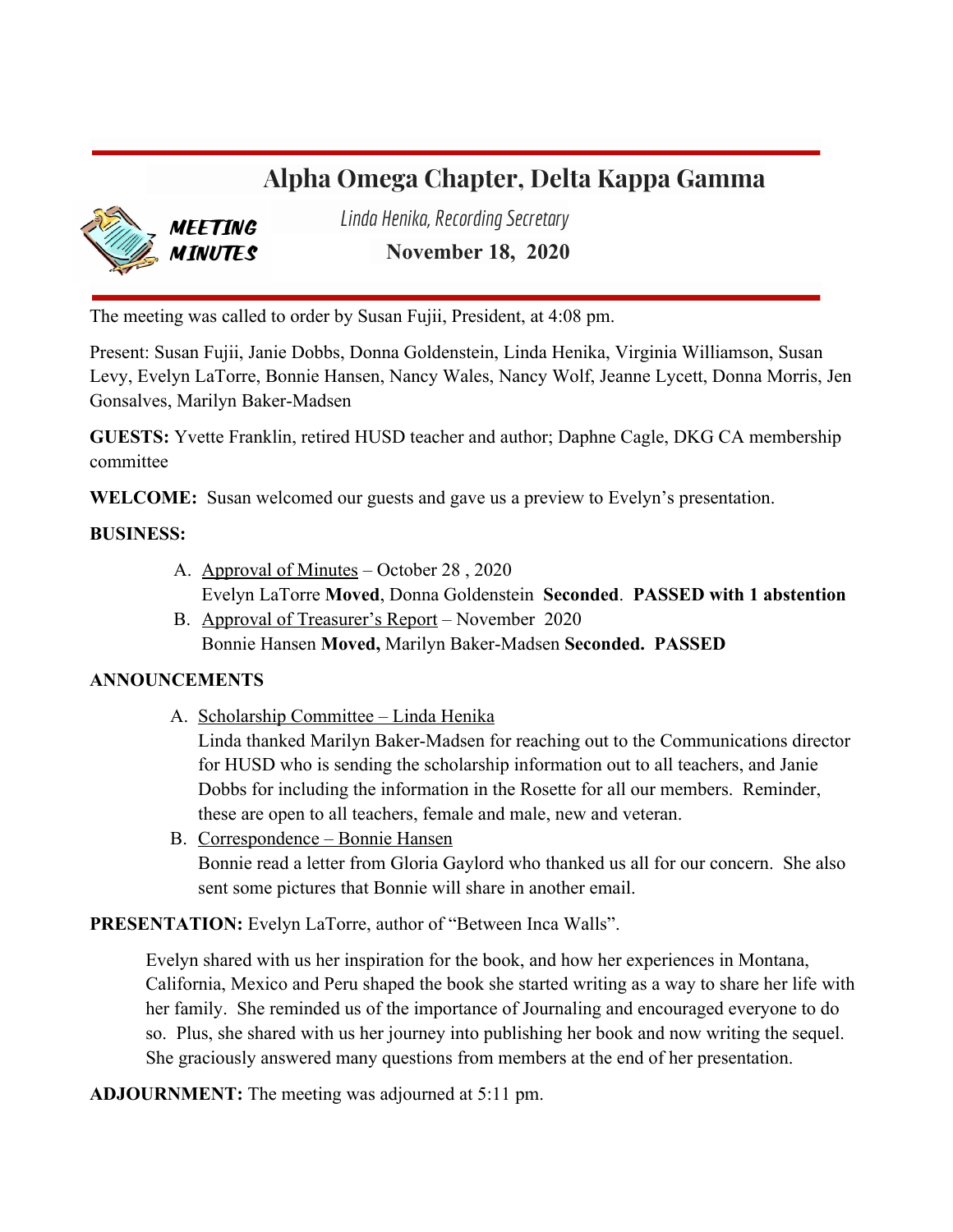

**Next Chapter Meeting January 27, 2021 4 pm**

Our next meeting will also be via Zoom. The Meeting ID # and the link will always be the same for each of our meetings. You only need to register once for these meetings at: <https://us02web.zoom.us/meeting/register/tZUlfumpqT8rG9yLci13BOy5Gykxt4rd7u5g>

After registering, you will receive a confirmation email containing information about joining the meeting.

If you attended the last meeting, there is no need to re-register. You can log-on in one of two ways:

- Click on this link: <https://us02web.zoom.us/s/81890174118>
- Or go to zoom.us, click on "Join a Meeting", Enter Meeting ID: 81890174118

Zoom should also send you a reminder before the meeting. See you there!

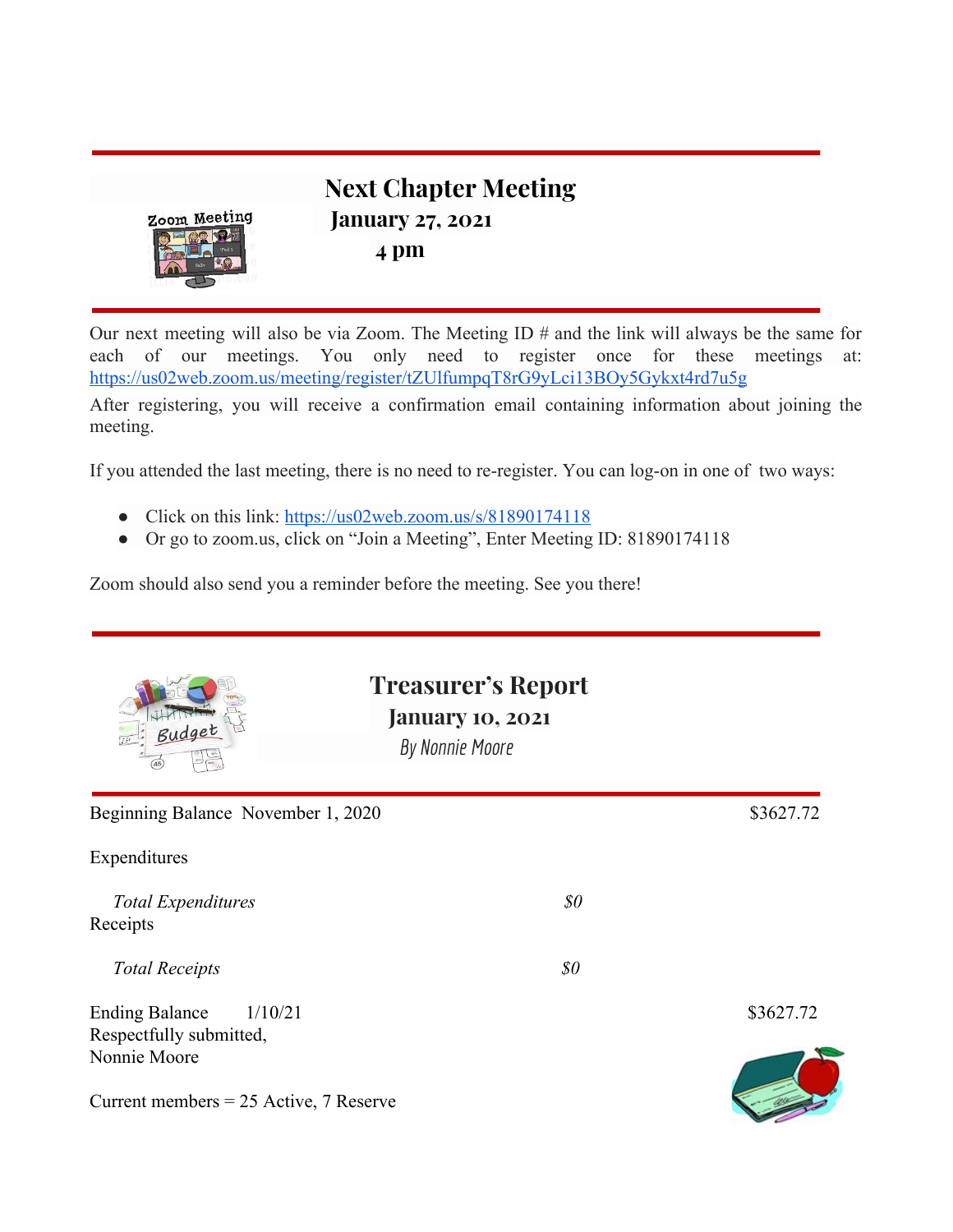

### **Book Notes**

#### **Submitted by Janie Dobbs**

*All the Devils are Here* (#16 in the Inspector Gamache Series) by Louise Penny, is set in Paris. The death of Armand Gamache's godfather is made to look like an accident, but Gamache and his family suspect it is a deliberate murder. Soon the entire family is involved with searching for the truth, unraveling a web of lies and deceit, and facing danger from many directions.

*The Silent Patient* by Alex Michaelides is a psychological thriller of a woman's act of violence against her husband—and of the therapist obsessed with uncovering her motive.

*Girl in Translation* by Jean Kwok is a story about a young girl and her mother who emigrate to Brooklyn from Hong Kong and struggle to make a life in America. They work in Aunt Paula's factory and live in a very substandard abandoned building in Brooklyn. Kimberly has a secret double life: exceptional schoolgirl during the day, Chinatown sweatshop worker in the evenings. It is a moving tale of hardship and triumph, heartbreak and love.

Please share the books you are reading with our group. Submit your book recommendation with a short synopsis to Janie Dobbs [janie.dobbs1@gmail.com](mailto:janie.dobbs1@gmail.com) or Barbara Bishr [bbishr@gmail.com](mailto:bbishr@gmail.com)

**Did You Know?**



### **February is Our Virtual Meeting Month**

Years ago, Alpha Omega voted to designate February as Virtual Meeting Month. Members stay at home and send their checks for the dinner (\$25) to the Treasurer to bolster our Scholarship Fund. If all members donate, we would collect

\$800. Obviously this year we're virtual every month. Our Scholarship Committee has chosen 5 teachers to receive the \$2500 that is currently in our fund. This may be our only chance to rebuild the fund as we have no fundraisers planned.

So... please send your check for \$25.00 to Nonnie Moore, 3309 Streamside Circle #303, Pleasanton, CA 94588.

Our colleagues on the frontlines will thank us!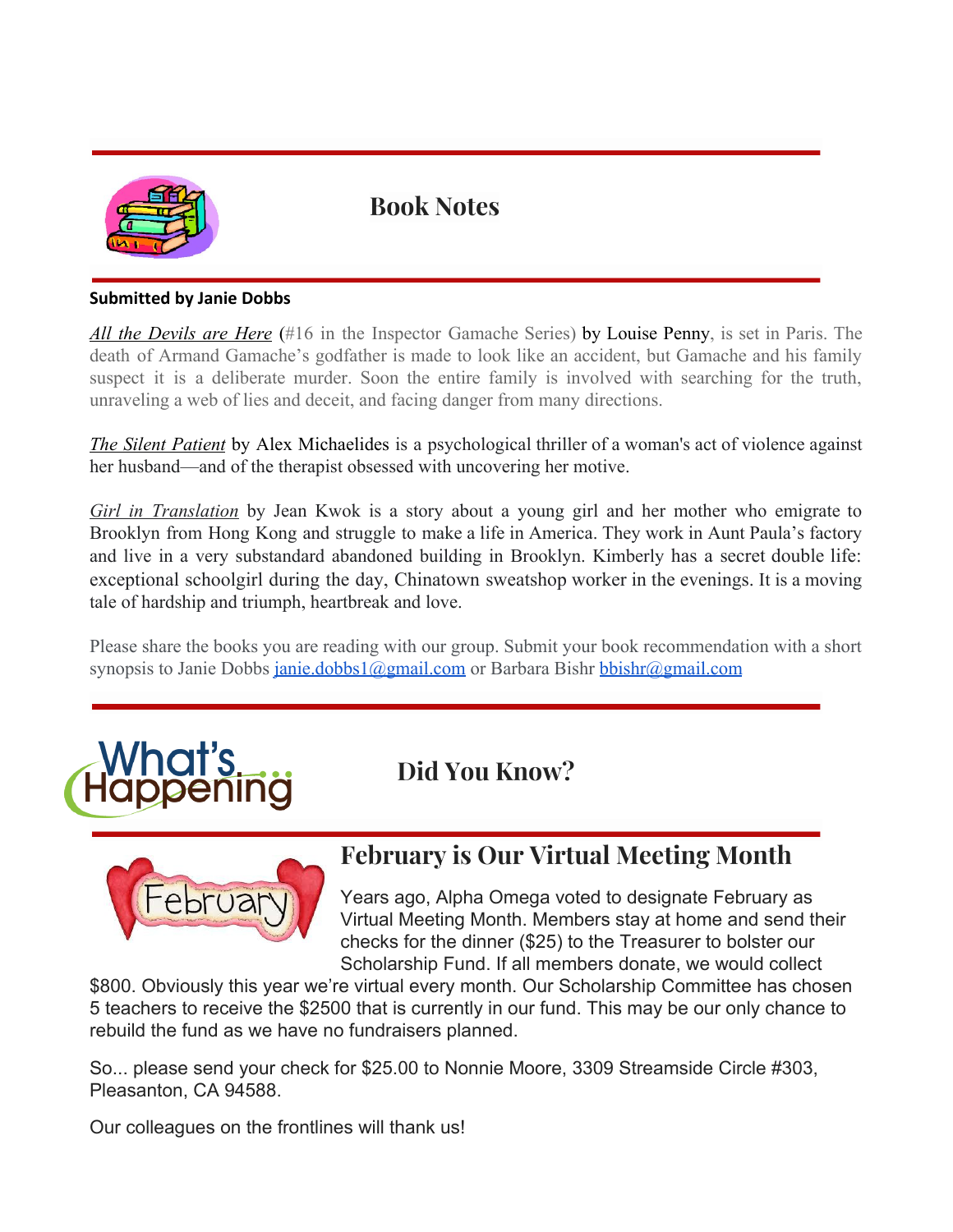

### **2020 DKG Grants**

Judith N. Okolie, \$500, Tennyson HS Coding and Computing with Micro Bits

I am interested in teaching my sophomore students how to code during distance learning. I will introduce them to Scratch, which is a free web platform where students learn block coding. They can code interactive games, apps and interactive cards. I would like students to learn how to program the microbit, a small microcomputer to use as a controller for their games.

Amy Lindahl, \$260, Stonebrae Design your volcano science experiment

Students will design and create their own volcano using a recycled bottle and modeling clay. We will review the science of volcanoes, look at volcanoes in the US. Then students will use the modeling clay and a recycled water bottle to design their own volcano. Once the volcano shapes are finished we will do a live science experiment on zoom with baking soda and vinegar. Students will discuss their results and observations.

Robert Alfaro, \$473.94, Music Teacher at various schools Trumpet Mutes for Trumpet Students

Many of my trumpet students live in attached housing or dense neighborhoods. Having a mute would enable them to practice without disturbing their families and their neighbors. They not only cut down the total decibel output, but also keeps their sound from penetrating walls and doors.

Brittany Akemon, \$471, Palma Ceia Books for Book Clubs and Shared Reading

My students have been learning 100% virtually this school year and will continue to do so for the foreseeable future. While their screen time has been increased during this time, I want them still to experience the joy of reading an actual book. I still meet with my students in small groups virtually, where we read books that are at their reading level and have deeper conversations than whole group lessons allow. Since my students only pick up supplies every month or so, having chapter books available to them prolongs our reading together. This project is to purchase sets of chapter books that are at their reading level so that we can continue this valuable learning during these unprecedented times. I am asking for several small sets of books, as well as one class set of books. We are currently reading "The Wild Robot" so I would love it if my students could continue the series as a class.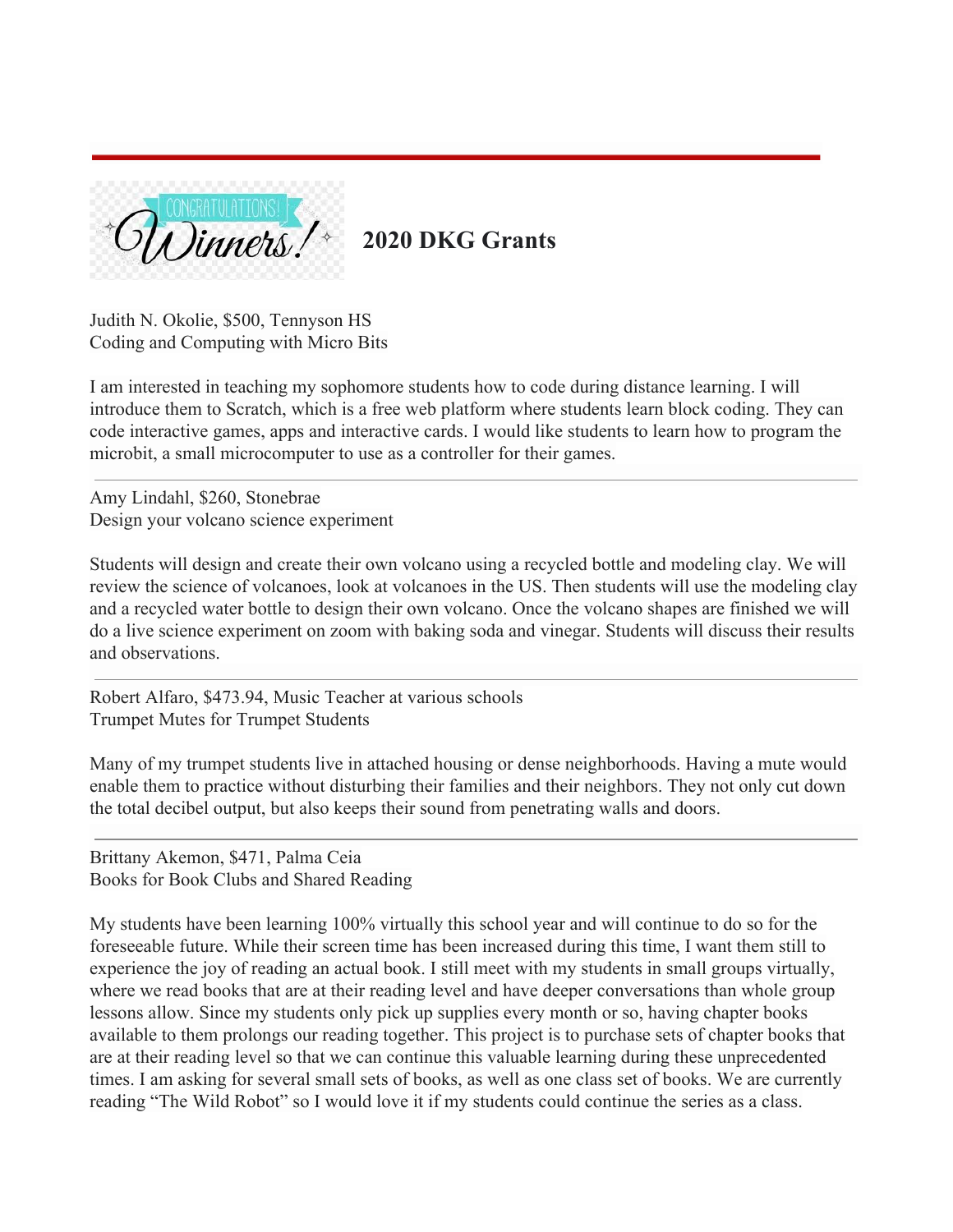#### **2020DKG Grant Recipients, continued:**

Pia Duong, \$500, Bowman Noise Cancelling Headphones for two classrooms to Help Students with Distance Learning

The nature of this project is to help facilitate an educational environment that is conducive to achieving learning objectives. The benefits are increased focus, reduced distractions, greater participation, and an overall better learning experience in all environments.



Barbara Bishr has brought this action to our attention. If you agree that it does not make sense to continue with Standardized testing during COVID-19, please sign this petition. [Stop Standardized Testing During COVID-19 Pandemic](https://www.change.org/p/betsy-devos-teachers-for-good-trouble-stop-standardized-testing-during-covid-19-pandemic/psf/promote_or_share)



**Celebrations**

*Happy* Birthday to our *Alpha Omega Sisters!* Wishing you happiness on your special day and always.

6 Nancy Wolf 17 Deanna Stemm 9 Janie Dobbs 19 Bonnie Hansen 21 Jennifer Gonsalves 22 Susan Levy

### **JANUARY FEBRUARY**

25 Ardelle Ward